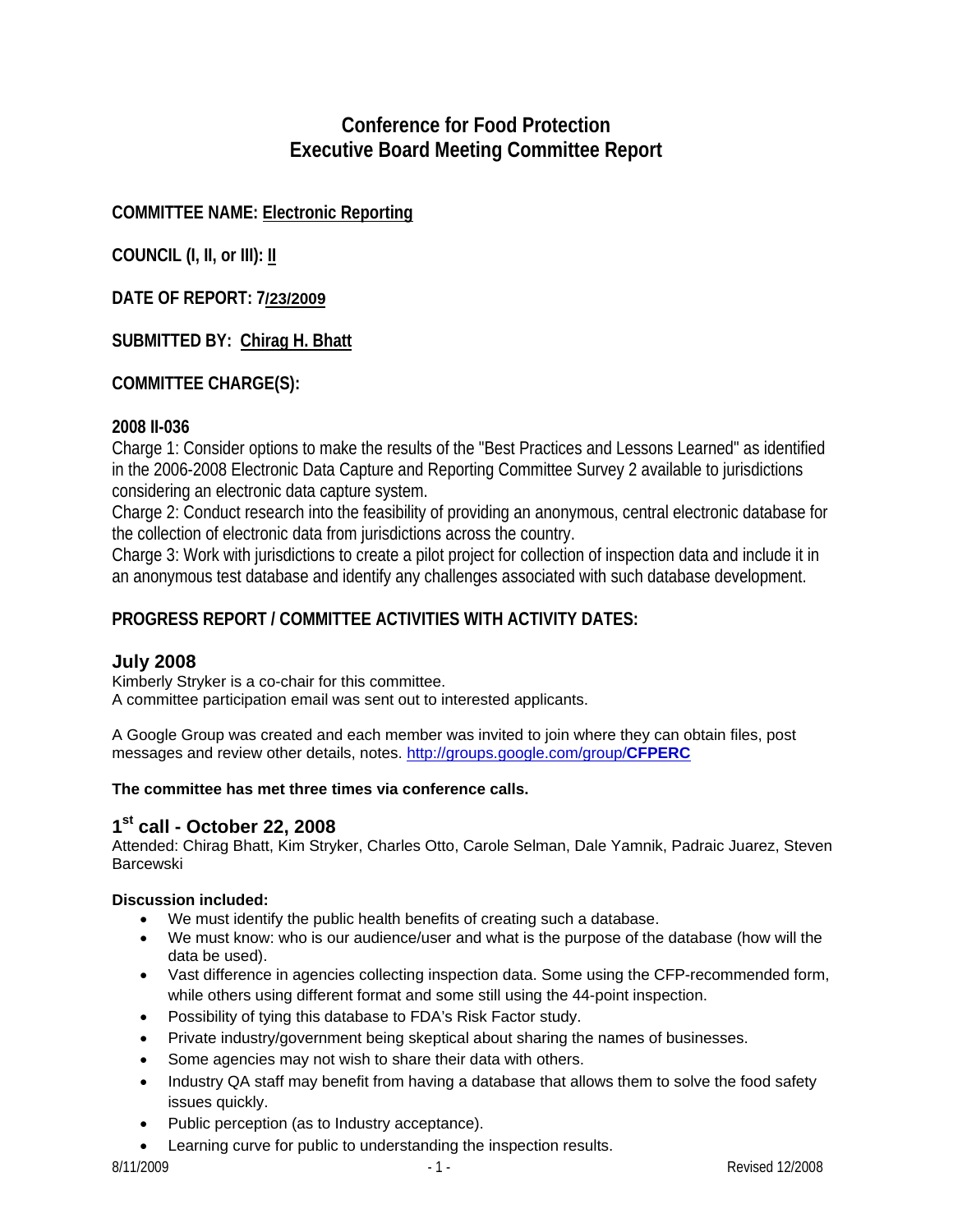- Data-mapping at the central database based on FDA FBI risk factors and technical challenges.
- Need to consider variety of data sources to see if the concept will work.

SWOT analysis based on the CFP charge given to the committee.

#### **Plan of Action:**

Members will post files, documents, surveys, other reference materials on the group page and participate in SWOT (strength, weakness, opportunity, threats) analysis.

## **2nd call - January 21, 2009**

Attended: Chirag Bhatt, Kim Stryker, Dale Yamnik, Padraic Juarez, Colleen Paulus

#### **Discussion included:**

- SWOT analysis for 2 charges
- Pros and Cons
- Public Health Information Network (PHIN)
- FDA participation in committee discussions

#### **Plan of Action:**

- 1. Members will participate in SWOT analysis.
- 2. Members will review the website pages at PHIN. <http://www.cdc.gov/PHIN/>
- 3. Chirag will try to ensure that someone from FDA participates in the committee discussions.

## **3rd call - February 24, 2009**

Attended: Chirag Bhatt, Kim Stryker, Padraic Juarez, Colleen Paulus, Stephen Barscewski, Charles Otto, Richard Ramirez, Becky Vigue, John Marcello (Special guest)

Rebecca Vigue and Richard Ramirez are FDA's representatives on this committee. As a committee, we invited John Marcello to share his insight regarding the FDA's Risk Factor study relative to the committee's charge.

### **Discussion included:**

- We discussed, at length, the parallel nature of committee's charge to FDA's Risk Factor survey. Ultimately, we agreed that there is value in the existence of a central, anonymous database.
- John Marcello shared some of the challenges and tasks related to the baseline survey and FDA's plans. Some of the major challenges – QA, statistical analysis and related tasks, who maintains the database, etc. Group discussions included feasibility of creating the central database and the specific challenges associated with that, such as funding, resources, who maintains it, where is it warehoused, actual benefits, parameters, what items are to be collected, willingness by locals/state agencies to participate, incentives for participating agencies, etc.
- Reminder to the committee as to the charge given by last conference. A. We are to conduct **research into the feasibility** of providing an anonymous, **central electronic database** for the collection of electronic data from jurisdictions across the country.

B. If it is feasible, then we are to work with jurisdictions to **create a pilot project for collection of inspection data** and include it in an anonymous test database and identify any challenges associated with such database development.

#### **Plan of Action:**

Members will participate in SWOT analysis. Share their ideas, feedback by sending either SWOT document or Word document to Chirag so notes can be compiled and shared with the members before next call. MUST DO FOR ALL!!!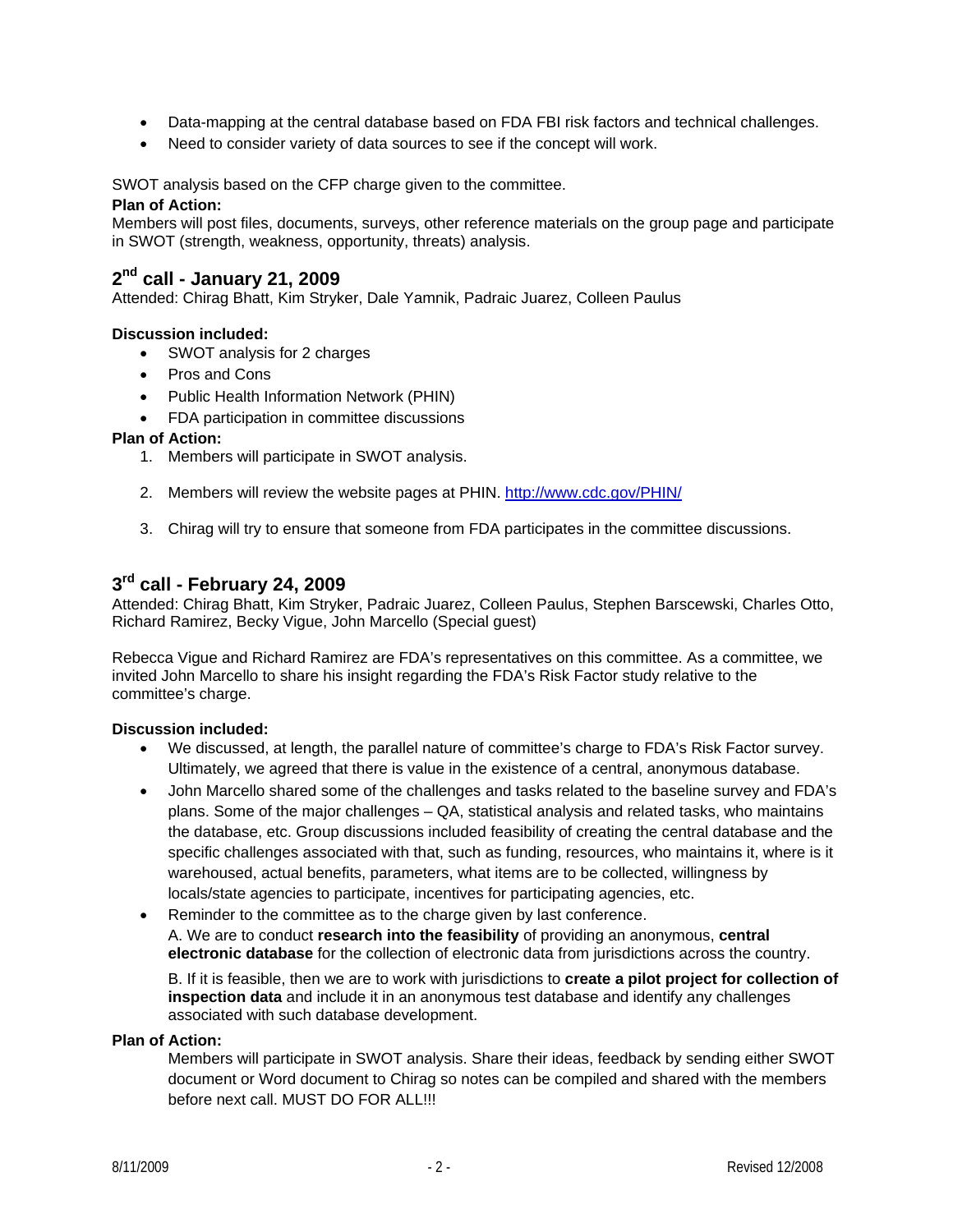During next conference call, the committee will primarily focus on deciding whether such a project is feasible. If the project is feasible, then the focus will shift on identifying the parameters and related challenges and logistics.

# **4th call – May 12, 2009**

Attended: Chirag Bhatt, Kim Stryker, Padraic Juarez, Richard Ramirez, Carole Selman, Steve Barcewski, Colleen Paulus

### **Discussion included:**

- Chirag's appointment as vice-chair on Council II (Doug Campbell leaving)
- Outsourcing the task
- Recommendation to the Executive Board
- Value of anonymous national voluntary database
- Compare with FDA Baseline surveys

### **Plan of Action:**

- 1. Members will participate in SWOT analysis. Share their ideas, feedback by sending either SWOT document or Word document to Chirag so notes can be compiled and shared with the members before next call.
- 2. Members will receive call notes and documents related to committee report to be submitted. Members will participate and decide on the subsequent tasks.

# **5th call – July 7, 2009**

Attended: Chirag Bhatt, Kim Stryker, Richard Ramirez, Steve Barcewski, Colleen Paulus

### **Discussion included:**

• Charges to the committee and timely completion.

### **Plan of Action:**

1. Members will provide their feedback to Chirag and Kim.

Chirag and Kim will work on draft recommendations to the CFP.

Charge 1 – We will ask CFP to make the previous committee survey results' link available on the website a bit easier.

Charge 2 – We will provide information about the reality and explain the pros and cons of having an anonymous database to CFP.

Charge 3 – We will inform the CFP that due to resource and funding issues at several agencies, CFP should solicit sponsorship for the technology and related work. We will also provide some specifications.